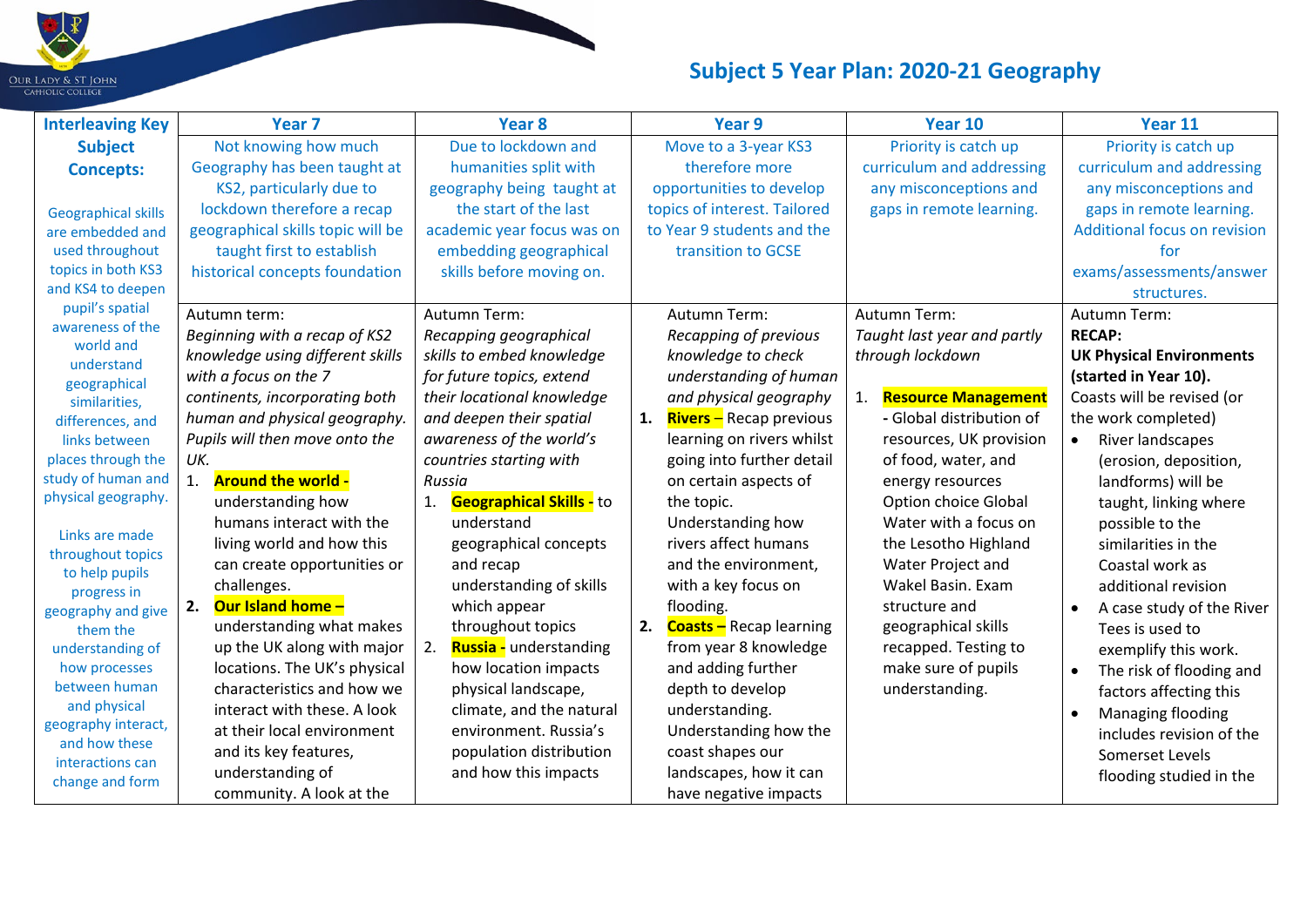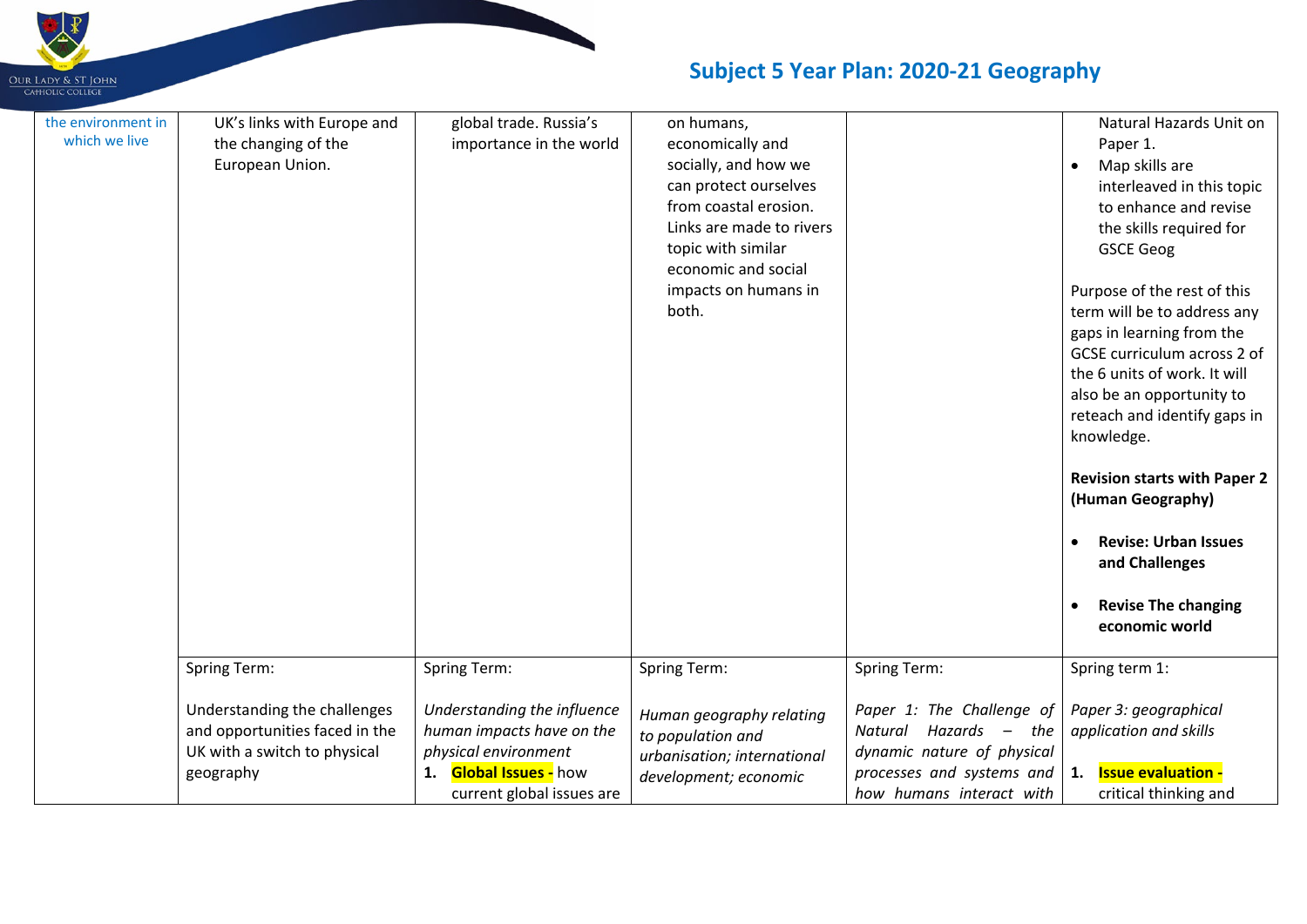

| 1. | <b>Challenges and</b>              |    | affecting different parts  |    | activity; and the use of    |    | these in a variety of places   |    | problem-solving task         |
|----|------------------------------------|----|----------------------------|----|-----------------------------|----|--------------------------------|----|------------------------------|
|    | opportunities in the UK-           |    | of the world, their        |    | natural resources           |    | and at a range of scales.      |    | based on a current issue     |
|    | identifying sparsely and           |    | lasting impact, what can   |    | 1. Asia - identifying       | 1. | <b>Tectonic hazards -</b> with | 2. | <b>Geographical skills -</b> |
|    | densely populated areas            |    | be done to protect the     |    | physical landscapes and     |    | a focus on earthquakes.        |    | summary of                   |
|    | and their characteristics.         |    | future and make more       |    | numerous countries.         |    | Case Studies include           |    | cartographic, graphical,     |
|    | Understanding why people           |    | sustainable choices.       |    | Map and maths skills.       |    | Chile and Nepal                |    | numerical, statistical,      |
|    | migrate internally and             | 2. | <b>Glaciation -</b>        |    | <b>Understanding Asia's</b> | 2. | <b>Tropical Storms - their</b> |    | and data skills.             |
|    | globally. The challenge for        |    | understanding how ice      |    | population, internal and    |    | distribution and               |    |                              |
|    | more energy and where it           |    | can change the world,      |    | external migration and      |    | formation with a case          |    |                              |
|    | comes from and how we              |    | the physical processes,    |    | how urbanisation            |    | study of TS Haiyan.            |    | <b>EXAMS</b>                 |
|    | can be more sustainable            |    | how we identify            |    | impacts the SEE's           |    | Similarities with              |    |                              |
|    | with a focus on waste.             |    | glaciers, the distribution |    | (social, economic, and      |    | tectonic hazards are           |    |                              |
| 2. | <b>Weather &amp; Climate -</b> the |    | of glaciers and how        |    | environmental factors).     |    | made in this section to        |    |                              |
|    | difference between these,          |    | human impacts affect       |    | The growth of China and     |    | interleave exam                |    |                              |
|    | exploring the UK climate in        |    | these changes in the       |    | its importance in the       |    | structure and                  |    |                              |
|    | comparison with global             |    | present and what needs     |    | world.                      |    | knowledge organisation         |    |                              |
|    | climates. Interpreting             |    | to be done to reduce       | 2. | <b>Development-</b> how     | 3. | <b>UK Weather Hazards -</b>    |    |                              |
|    | different weather data             |    | these impacts for future   |    | development starts,         |    | case study of the              |    |                              |
|    | from around the UK.                |    |                            |    | measuring it and why        |    | Somerset Levels                |    |                              |
|    |                                    |    |                            |    | some countries are          |    | Flooding which links           |    |                              |
|    |                                    |    |                            |    | more developed than         |    | with the river's topic on      |    |                              |
|    |                                    |    |                            |    | others. Links made to       |    | Paper 2. Map skills            |    |                              |
|    |                                    |    |                            |    | Asia topic and the Africa   |    | addressed in this              |    |                              |
|    |                                    |    |                            |    | topic from year 7 to        |    | section to build on            |    |                              |
|    |                                    |    |                            |    | embed understanding.        |    | those studied in KS3           |    |                              |
|    |                                    |    |                            |    | Pupils investigate          | 4. | <b>Climate Change -</b>        |    |                              |
|    |                                    |    |                            |    | migration, learning why     |    | Natural and human              |    |                              |
|    |                                    |    |                            |    | people migrate, again,      |    | causes and the impact          |    |                              |
|    |                                    |    |                            |    | making clear link to the    |    | of global warming. This        |    |                              |
|    |                                    |    |                            |    | Asia with more depth        |    | interleaves with the           |    |                              |
|    |                                    |    |                            |    | on social reasoning.        |    | Urban unit where               |    |                              |
|    |                                    |    |                            |    | How it impacts a            |    | sustainable living is          |    |                              |
|    |                                    |    |                            |    |                             |    | addressed.                     |    |                              |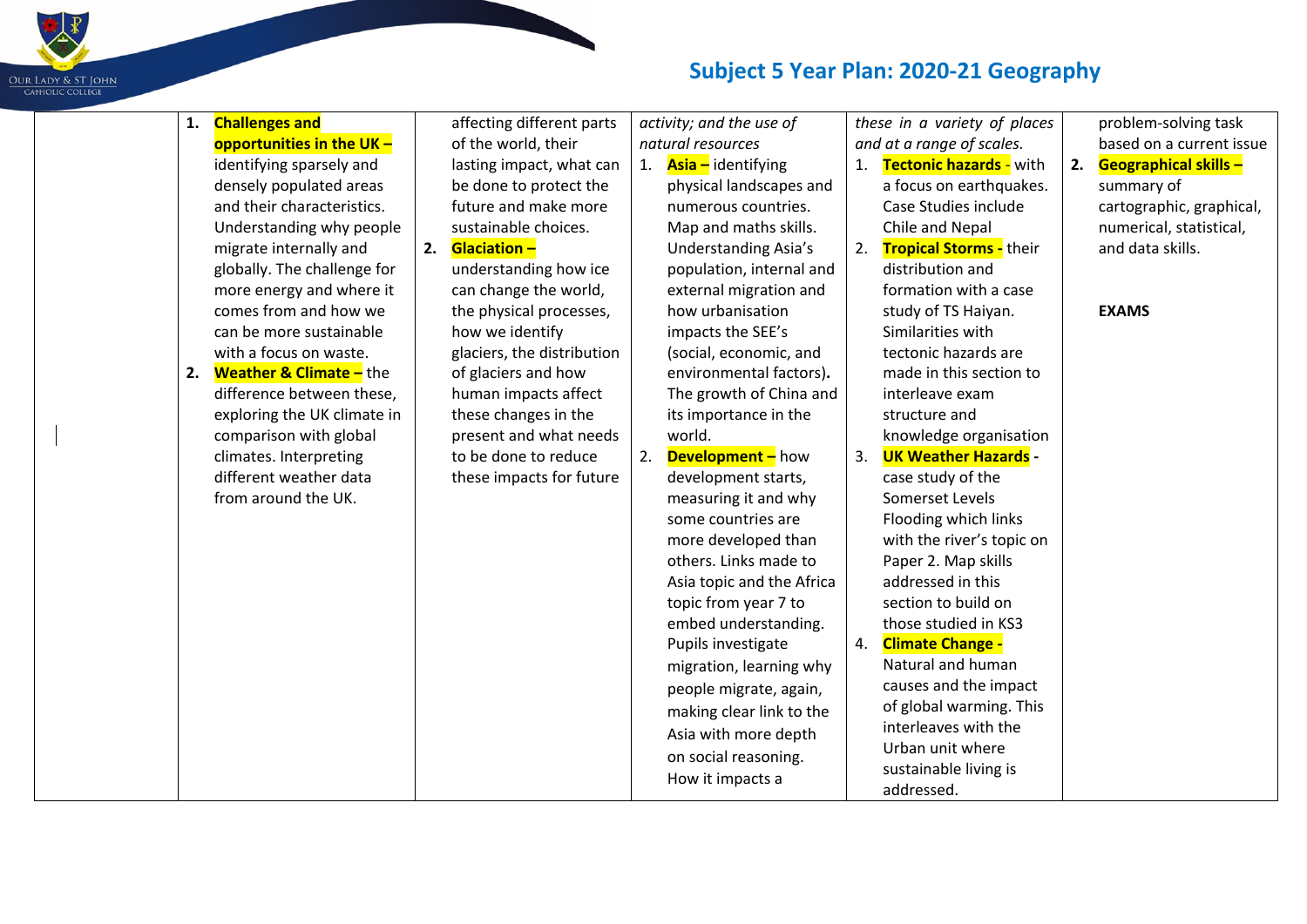

|                                       |                                     | countries health, trade          |                                     |              |
|---------------------------------------|-------------------------------------|----------------------------------|-------------------------------------|--------------|
|                                       |                                     | and how they can                 |                                     |              |
|                                       |                                     | remove poverty.                  |                                     |              |
| Summer term:                          | Summer Term:                        | <b>Summer Term:</b>              | Summer Term:                        | Summer term: |
| To increase knowledge about           | Understanding the physical          | understanding of the             | The Living World -                  |              |
| diverse places, people,               | processes that shape and            | interaction between physical     | understanding the different         | <b>EXAMS</b> |
| resources, and natural and            | change the coast and land,          | and human processes,             | environments, and the need          |              |
| human environments and how            | and the impact this has on          | focusing on the Middle East      | for management strategies           |              |
| they interact with the physical       | people.                             | and Natural Resources            | governed by sustainability          |              |
| environment                           | 1. <b>Coasts</b> - physical         | <b>Middle East -</b><br>1.       | 1. Ecosystems and biomes            |              |
| <b>Africa</b> – location of key<br>1. | processes, including                | understand the physical          | $-$ understanding the               |              |
| places and physical                   | erosion, transportation,            | landscape of the region,         | range of scales and                 |              |
| features including different          | and deposition and how              | and study key countries          | interaction between                 |              |
| biomes. Understanding of              | these change the                    | with economic power.             | living and non-living               |              |
| how Africa's past has                 | physical landscape over             | Case studies of                  | components                          |              |
| shaped its future and the             | time. How people use                | countries with                   | <b>Tropical Rainforests -</b><br>2. |              |
| stereotypical views of                | the coast, coastal                  | contrasting problems,            | characteristics,                    |              |
| Africa. A look at population          | management strategies               | development in UAE               | deforestation - with a              |              |
| changes and urbanisation              | and OS map skills.                  | and poverty in Yemen.            | focus on Malaysia and               |              |
| and the challenges and                | <b>Rivers</b> - understanding<br>2. | Conflict in the Middle           | sustainable                         |              |
| opportunities this brings             | what rivers are and how             | East and how these               | management in the                   |              |
| for some countries.                   | water flows into them,              | conflicts can have a             | Amazon                              |              |
| 2.<br>Hazards -                       | the importance of rivers            | social, economic, and            | 3. Hot Deserts -                    |              |
|                                       | for social, economic and            | environmental impacts.           | characteristics - Case              |              |
|                                       | environment benefits,               | Key focus on the 2022            | study is the Thar Desert            |              |
|                                       | how weathering,                     | World cup in Qatar,              | where opportunities                 |              |
|                                       | transportation and                  | looking at the                   | and challenges are                  |              |
|                                       | erosion create                      | controversy to the               | discussed                           |              |
|                                       | landforms. Flooding and             | event                            | Causes of and reducing              |              |
|                                       | management strategies.              | <b>Natural Resources -</b><br>2. | desertification                     |              |
|                                       | Identifying river                   | Recapping previous               |                                     |              |
|                                       | landforms on OS maps.               | knowledge in KS3 to              |                                     |              |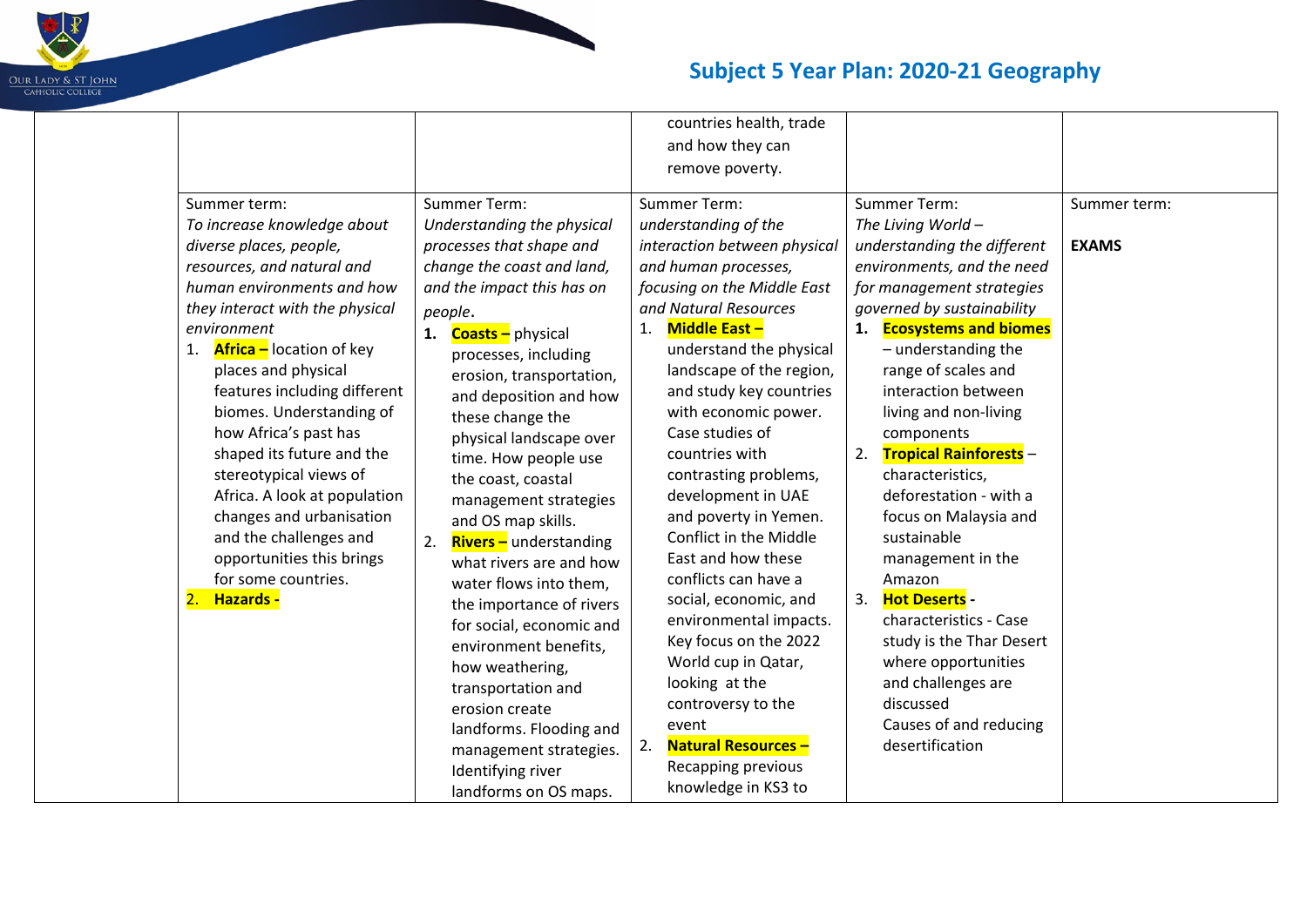

| further understand<br>4. Physical landscapes in<br>the $UK$ – looking at a<br>natural resources.<br>Understanding what<br>range of diverse<br>landscapes<br>natural resources are<br><b>Coastal landscapes -</b><br>and how they are used<br>domestically. How and<br>understanding physical<br>why natural resources<br>processes, distinctive<br>landforms, and<br>are important for<br>humans. The topic ends<br>management strategies<br>with an in depth<br>to protect the coast<br>from erosion.<br>investigate into energy.<br><b>Rivers</b> – how valleys<br>How electricity is<br>6.<br>generated, renewable<br>change over time,<br>and non-renewable<br>distinctive fluvial<br>sources of energy and<br>landforms, and physical<br>how we can protect the<br>processes. Management<br>strategies used to<br>environment by using<br>more sustainable<br>protect river landscapes<br>and effects of flooding<br>energy.<br><b>KS3 National Curriculum</b><br><b>KS4 National Curriculum</b><br>The national curriculum for geography aims to ensure that all pupils:<br><b>Following AQA specification.</b><br>develop contextual knowledge of the location of globally significant places<br>٠<br>- both<br>Paper 1- Living with the Physical Environment<br>terrestrial and marine - including their defining physical and human<br>$\bullet$<br>Section A: The Challenge of Natural Hazards<br>characteristics and how these provide a geographical context for<br>Section B: The Living World (Hot deserts option)<br>understanding the actions of processes<br>Section C: The UK physical environment (Coasts and river option)<br>understand the processes that give rise to key physical and human<br>$\bullet$<br>geographical<br>Paper 2- Challenges in the Human Environment<br>features of the world, how these are interdependent and how they bring<br>$\bullet$<br>Section A: Urban Issues and challenges<br>about spatial variation and change over time<br>Section B: The Changing Economic World | Section C: Resource Management (Global Water option) |  |  |  |  |
|-----------------------------------------------------------------------------------------------------------------------------------------------------------------------------------------------------------------------------------------------------------------------------------------------------------------------------------------------------------------------------------------------------------------------------------------------------------------------------------------------------------------------------------------------------------------------------------------------------------------------------------------------------------------------------------------------------------------------------------------------------------------------------------------------------------------------------------------------------------------------------------------------------------------------------------------------------------------------------------------------------------------------------------------------------------------------------------------------------------------------------------------------------------------------------------------------------------------------------------------------------------------------------------------------------------------------------------------------------------------------------------------------------------------------------------------------------------------------------------------------------------------------------------------------------------------------------------------------------------------------------------------------------------------------------------------------------------------------------------------------------------------------------------------------------------------------------------------------------------------------------------------------------------------------------------------------------------------------------------------------------------------------------|------------------------------------------------------|--|--|--|--|
|                                                                                                                                                                                                                                                                                                                                                                                                                                                                                                                                                                                                                                                                                                                                                                                                                                                                                                                                                                                                                                                                                                                                                                                                                                                                                                                                                                                                                                                                                                                                                                                                                                                                                                                                                                                                                                                                                                                                                                                                                             |                                                      |  |  |  |  |
|                                                                                                                                                                                                                                                                                                                                                                                                                                                                                                                                                                                                                                                                                                                                                                                                                                                                                                                                                                                                                                                                                                                                                                                                                                                                                                                                                                                                                                                                                                                                                                                                                                                                                                                                                                                                                                                                                                                                                                                                                             |                                                      |  |  |  |  |
|                                                                                                                                                                                                                                                                                                                                                                                                                                                                                                                                                                                                                                                                                                                                                                                                                                                                                                                                                                                                                                                                                                                                                                                                                                                                                                                                                                                                                                                                                                                                                                                                                                                                                                                                                                                                                                                                                                                                                                                                                             |                                                      |  |  |  |  |
|                                                                                                                                                                                                                                                                                                                                                                                                                                                                                                                                                                                                                                                                                                                                                                                                                                                                                                                                                                                                                                                                                                                                                                                                                                                                                                                                                                                                                                                                                                                                                                                                                                                                                                                                                                                                                                                                                                                                                                                                                             |                                                      |  |  |  |  |
|                                                                                                                                                                                                                                                                                                                                                                                                                                                                                                                                                                                                                                                                                                                                                                                                                                                                                                                                                                                                                                                                                                                                                                                                                                                                                                                                                                                                                                                                                                                                                                                                                                                                                                                                                                                                                                                                                                                                                                                                                             |                                                      |  |  |  |  |
|                                                                                                                                                                                                                                                                                                                                                                                                                                                                                                                                                                                                                                                                                                                                                                                                                                                                                                                                                                                                                                                                                                                                                                                                                                                                                                                                                                                                                                                                                                                                                                                                                                                                                                                                                                                                                                                                                                                                                                                                                             |                                                      |  |  |  |  |
|                                                                                                                                                                                                                                                                                                                                                                                                                                                                                                                                                                                                                                                                                                                                                                                                                                                                                                                                                                                                                                                                                                                                                                                                                                                                                                                                                                                                                                                                                                                                                                                                                                                                                                                                                                                                                                                                                                                                                                                                                             |                                                      |  |  |  |  |
|                                                                                                                                                                                                                                                                                                                                                                                                                                                                                                                                                                                                                                                                                                                                                                                                                                                                                                                                                                                                                                                                                                                                                                                                                                                                                                                                                                                                                                                                                                                                                                                                                                                                                                                                                                                                                                                                                                                                                                                                                             |                                                      |  |  |  |  |
|                                                                                                                                                                                                                                                                                                                                                                                                                                                                                                                                                                                                                                                                                                                                                                                                                                                                                                                                                                                                                                                                                                                                                                                                                                                                                                                                                                                                                                                                                                                                                                                                                                                                                                                                                                                                                                                                                                                                                                                                                             |                                                      |  |  |  |  |
|                                                                                                                                                                                                                                                                                                                                                                                                                                                                                                                                                                                                                                                                                                                                                                                                                                                                                                                                                                                                                                                                                                                                                                                                                                                                                                                                                                                                                                                                                                                                                                                                                                                                                                                                                                                                                                                                                                                                                                                                                             |                                                      |  |  |  |  |
|                                                                                                                                                                                                                                                                                                                                                                                                                                                                                                                                                                                                                                                                                                                                                                                                                                                                                                                                                                                                                                                                                                                                                                                                                                                                                                                                                                                                                                                                                                                                                                                                                                                                                                                                                                                                                                                                                                                                                                                                                             |                                                      |  |  |  |  |
|                                                                                                                                                                                                                                                                                                                                                                                                                                                                                                                                                                                                                                                                                                                                                                                                                                                                                                                                                                                                                                                                                                                                                                                                                                                                                                                                                                                                                                                                                                                                                                                                                                                                                                                                                                                                                                                                                                                                                                                                                             |                                                      |  |  |  |  |
|                                                                                                                                                                                                                                                                                                                                                                                                                                                                                                                                                                                                                                                                                                                                                                                                                                                                                                                                                                                                                                                                                                                                                                                                                                                                                                                                                                                                                                                                                                                                                                                                                                                                                                                                                                                                                                                                                                                                                                                                                             |                                                      |  |  |  |  |
|                                                                                                                                                                                                                                                                                                                                                                                                                                                                                                                                                                                                                                                                                                                                                                                                                                                                                                                                                                                                                                                                                                                                                                                                                                                                                                                                                                                                                                                                                                                                                                                                                                                                                                                                                                                                                                                                                                                                                                                                                             |                                                      |  |  |  |  |
|                                                                                                                                                                                                                                                                                                                                                                                                                                                                                                                                                                                                                                                                                                                                                                                                                                                                                                                                                                                                                                                                                                                                                                                                                                                                                                                                                                                                                                                                                                                                                                                                                                                                                                                                                                                                                                                                                                                                                                                                                             |                                                      |  |  |  |  |
|                                                                                                                                                                                                                                                                                                                                                                                                                                                                                                                                                                                                                                                                                                                                                                                                                                                                                                                                                                                                                                                                                                                                                                                                                                                                                                                                                                                                                                                                                                                                                                                                                                                                                                                                                                                                                                                                                                                                                                                                                             |                                                      |  |  |  |  |
|                                                                                                                                                                                                                                                                                                                                                                                                                                                                                                                                                                                                                                                                                                                                                                                                                                                                                                                                                                                                                                                                                                                                                                                                                                                                                                                                                                                                                                                                                                                                                                                                                                                                                                                                                                                                                                                                                                                                                                                                                             |                                                      |  |  |  |  |
|                                                                                                                                                                                                                                                                                                                                                                                                                                                                                                                                                                                                                                                                                                                                                                                                                                                                                                                                                                                                                                                                                                                                                                                                                                                                                                                                                                                                                                                                                                                                                                                                                                                                                                                                                                                                                                                                                                                                                                                                                             |                                                      |  |  |  |  |
|                                                                                                                                                                                                                                                                                                                                                                                                                                                                                                                                                                                                                                                                                                                                                                                                                                                                                                                                                                                                                                                                                                                                                                                                                                                                                                                                                                                                                                                                                                                                                                                                                                                                                                                                                                                                                                                                                                                                                                                                                             |                                                      |  |  |  |  |
|                                                                                                                                                                                                                                                                                                                                                                                                                                                                                                                                                                                                                                                                                                                                                                                                                                                                                                                                                                                                                                                                                                                                                                                                                                                                                                                                                                                                                                                                                                                                                                                                                                                                                                                                                                                                                                                                                                                                                                                                                             |                                                      |  |  |  |  |
|                                                                                                                                                                                                                                                                                                                                                                                                                                                                                                                                                                                                                                                                                                                                                                                                                                                                                                                                                                                                                                                                                                                                                                                                                                                                                                                                                                                                                                                                                                                                                                                                                                                                                                                                                                                                                                                                                                                                                                                                                             |                                                      |  |  |  |  |
|                                                                                                                                                                                                                                                                                                                                                                                                                                                                                                                                                                                                                                                                                                                                                                                                                                                                                                                                                                                                                                                                                                                                                                                                                                                                                                                                                                                                                                                                                                                                                                                                                                                                                                                                                                                                                                                                                                                                                                                                                             |                                                      |  |  |  |  |
|                                                                                                                                                                                                                                                                                                                                                                                                                                                                                                                                                                                                                                                                                                                                                                                                                                                                                                                                                                                                                                                                                                                                                                                                                                                                                                                                                                                                                                                                                                                                                                                                                                                                                                                                                                                                                                                                                                                                                                                                                             |                                                      |  |  |  |  |
|                                                                                                                                                                                                                                                                                                                                                                                                                                                                                                                                                                                                                                                                                                                                                                                                                                                                                                                                                                                                                                                                                                                                                                                                                                                                                                                                                                                                                                                                                                                                                                                                                                                                                                                                                                                                                                                                                                                                                                                                                             |                                                      |  |  |  |  |
|                                                                                                                                                                                                                                                                                                                                                                                                                                                                                                                                                                                                                                                                                                                                                                                                                                                                                                                                                                                                                                                                                                                                                                                                                                                                                                                                                                                                                                                                                                                                                                                                                                                                                                                                                                                                                                                                                                                                                                                                                             |                                                      |  |  |  |  |
|                                                                                                                                                                                                                                                                                                                                                                                                                                                                                                                                                                                                                                                                                                                                                                                                                                                                                                                                                                                                                                                                                                                                                                                                                                                                                                                                                                                                                                                                                                                                                                                                                                                                                                                                                                                                                                                                                                                                                                                                                             |                                                      |  |  |  |  |
|                                                                                                                                                                                                                                                                                                                                                                                                                                                                                                                                                                                                                                                                                                                                                                                                                                                                                                                                                                                                                                                                                                                                                                                                                                                                                                                                                                                                                                                                                                                                                                                                                                                                                                                                                                                                                                                                                                                                                                                                                             |                                                      |  |  |  |  |
|                                                                                                                                                                                                                                                                                                                                                                                                                                                                                                                                                                                                                                                                                                                                                                                                                                                                                                                                                                                                                                                                                                                                                                                                                                                                                                                                                                                                                                                                                                                                                                                                                                                                                                                                                                                                                                                                                                                                                                                                                             |                                                      |  |  |  |  |
|                                                                                                                                                                                                                                                                                                                                                                                                                                                                                                                                                                                                                                                                                                                                                                                                                                                                                                                                                                                                                                                                                                                                                                                                                                                                                                                                                                                                                                                                                                                                                                                                                                                                                                                                                                                                                                                                                                                                                                                                                             |                                                      |  |  |  |  |
|                                                                                                                                                                                                                                                                                                                                                                                                                                                                                                                                                                                                                                                                                                                                                                                                                                                                                                                                                                                                                                                                                                                                                                                                                                                                                                                                                                                                                                                                                                                                                                                                                                                                                                                                                                                                                                                                                                                                                                                                                             |                                                      |  |  |  |  |
|                                                                                                                                                                                                                                                                                                                                                                                                                                                                                                                                                                                                                                                                                                                                                                                                                                                                                                                                                                                                                                                                                                                                                                                                                                                                                                                                                                                                                                                                                                                                                                                                                                                                                                                                                                                                                                                                                                                                                                                                                             |                                                      |  |  |  |  |
|                                                                                                                                                                                                                                                                                                                                                                                                                                                                                                                                                                                                                                                                                                                                                                                                                                                                                                                                                                                                                                                                                                                                                                                                                                                                                                                                                                                                                                                                                                                                                                                                                                                                                                                                                                                                                                                                                                                                                                                                                             |                                                      |  |  |  |  |
|                                                                                                                                                                                                                                                                                                                                                                                                                                                                                                                                                                                                                                                                                                                                                                                                                                                                                                                                                                                                                                                                                                                                                                                                                                                                                                                                                                                                                                                                                                                                                                                                                                                                                                                                                                                                                                                                                                                                                                                                                             |                                                      |  |  |  |  |